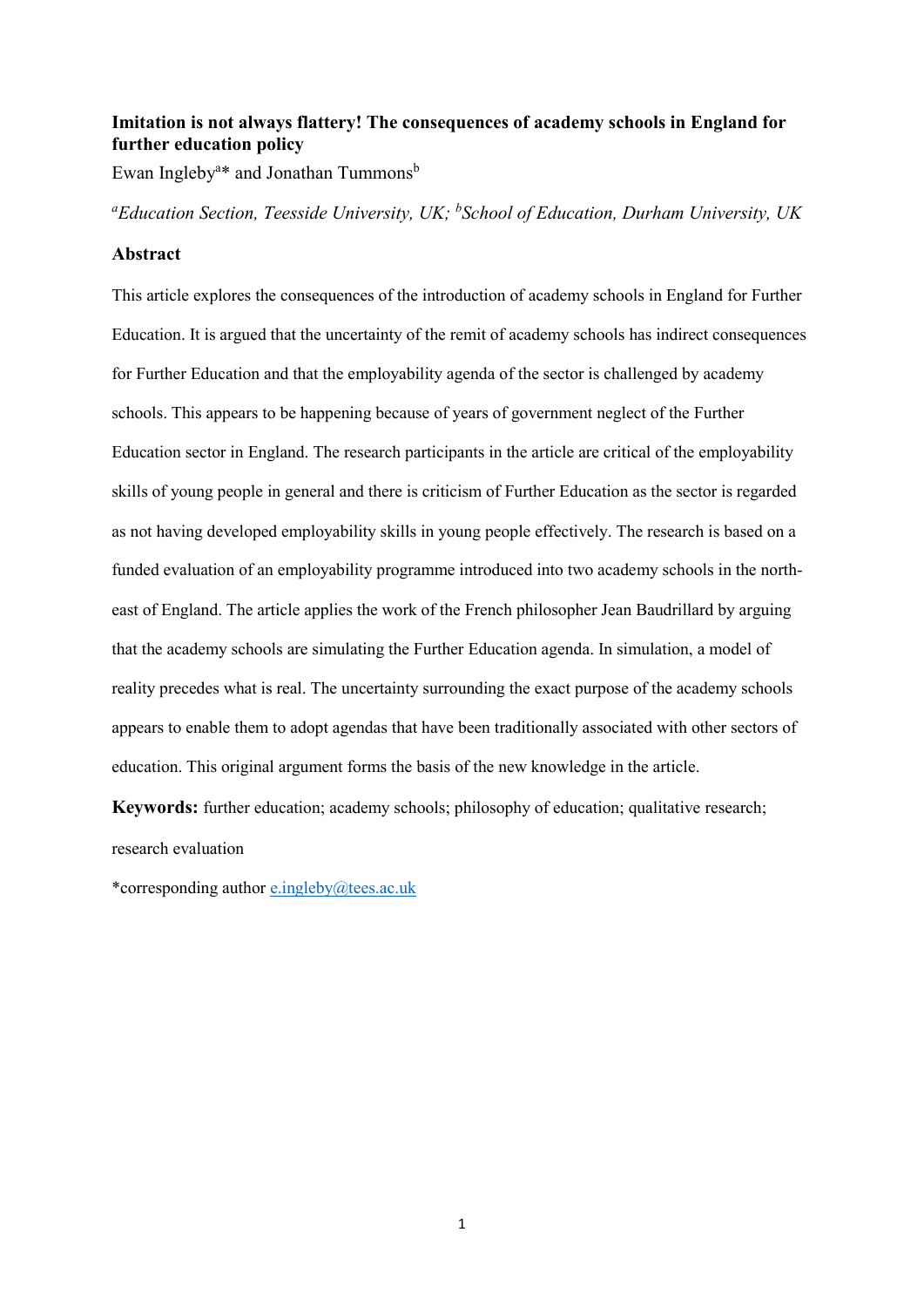## **Introduction**

Hayes (2007) refers to English Further Education as 'the Cinderella sector'. The argument runs that whereas school and university education in England have been well looked after, Further Education is like Cinderella, a 'poor relation' (Tummons and Ingleby 2014**,** 59). The implication is that Further Education in England is in need of a 'fairy godmother'. This article exposes the vulnerability of the Further Education sector in England. A fascinating consequence of the uncertainty within the Further Education sector with regards to teaching, learning, management and administration (Burton, Lloyd and Griffiths 2012) has resulted in other 'suitors' vying to take 'maidens' to 'the ball' (Tummons and Ingleby 2014**,** 59**)**. We argue that there are other educational institutions in England who are keen to embrace practices that are traditionally associated with Further Education. The content of the article is based on a funded evaluative research project on two academy schools in the north-east of England. Selwyn (2011, cited in Ingleby 2015a) draws attention to some of the ambitious educational policies of the Coalition and Conservative governments in England from 2010. These policies have included reforming the examination system and increasing the number of academy schools (Ingleby 2015a). The academy schools are grounded in what Selwyn (2011, 365, cited in Ingleby 2015a) refers to as 'an ambition of absence'. As opposed to championing the merits of aligning schools to local authority control, the academy schools are based on encouraging self- regulation (Machin and Vernoit 2011). The research that is reported here reveals that the two academy schools are very keen to engage in agendas that have been typically associated with Further Education in England. The schools are particularly keen to develop vocational skills within their students. The two schools have adopted an employability programme that has been devised by their local authority in conjunction with local employers. The schools appear to have taken advantage of the 'contestation' that currently exists within the Further Education sector in England (Creasy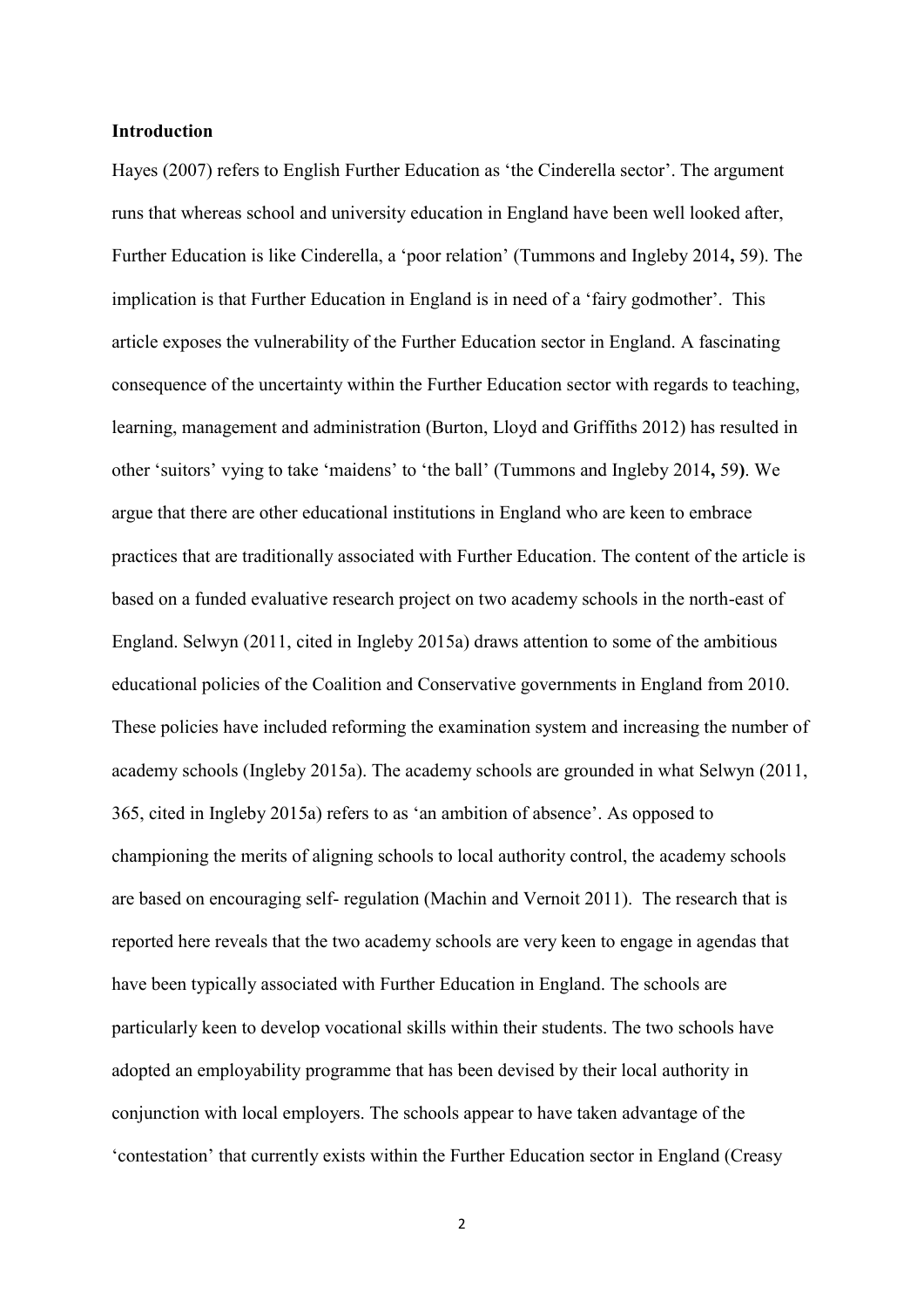2013) and placed themselves as key players in realising an educational employability agenda. Although school adoption of employability agendas is not something new, the academy schools appear to be interested in taking over what is traditionally regarded as a key preserve of the Further Education sector in England (Hayes 2007). Their agenda appears to imitate the Further Education context. In the article, we argue that this experience of imitation is not flattery. The academy schools do not wish to do what the Further Education sector does because of sentiments of admiration. We argue that this fascinating situation is happening because of the fluidity of understanding of the purpose of the two academy schools. There is a palpable sense that almost anything is possible. In explaining this educational context, we apply the work of the French philosopher Jean Baudrillard (Baudrillard 1983; 1993; Gane 2000; Lane 2000). Baudrillard's (1983; 1993) concept of 'simulacra' is explored to argue that the two academy schools are able to invent and develop educational agendas due to the lack of certainty surrounding their remit (Clarke 2014). Baudrillard (1983) reflects on the importance of signs and images within societies we can describe as 'late modern'. The basis of this argument is that the social world has evolved beyond a tangible material reality into something else. The 'signs' within this late modern world become transformed to such an extent that they acquire a potent reality. Baudrillard (1983) exemplifies this argument with 'Disneyland'. A make-believe world of stories and images becomes a form of life in itself. The world has become nothing other than an immense script, a motion picture that is constantly moving. In the article we argue that this 'stealing of educational agendas' is a fascinating example of educational simulation. The article considers the challenges that exist for education policymakers in view of the complex educational system existing in England.

# **Research context**

The research reported in this article is based on two academy schools in the north-east of England. Machin and Vernoit (2011, 2) refer to the 'controversy' surrounding the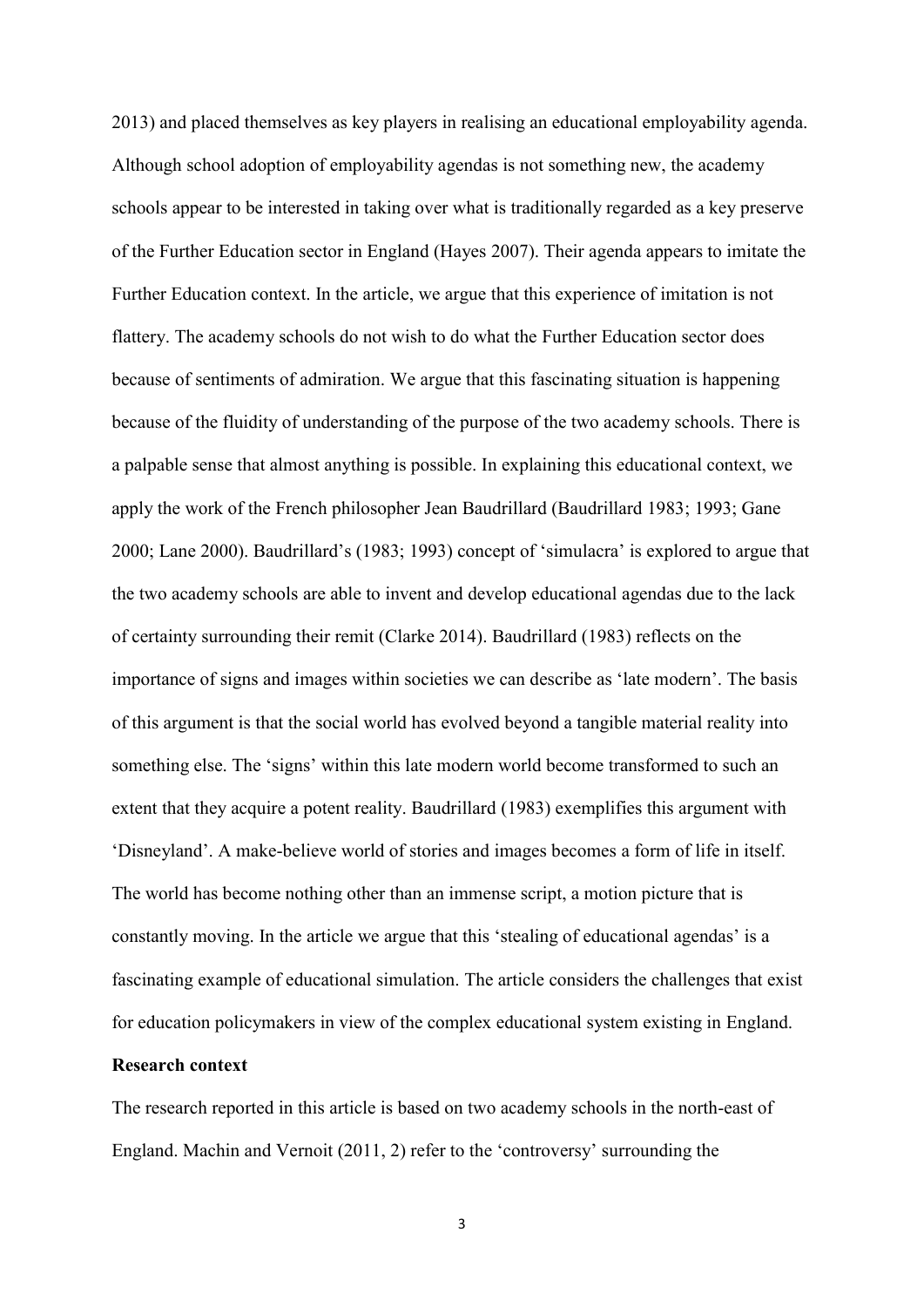introduction of academy schools in England since 2002. These schools are 'independent, nonselective, state funded' and 'outside the control of local authorities' (Machin and Vernoit 2011, 2). The schools are managed by an independent team of sponsors. The sponsors of the schools ensure that their management is delegated to a largely self-appointed set of governors. Machin and Vernoit (2011, 2) note that an academy usually has around 13 governors with seven typically appointed by the sponsor. The 'controversy' surrounding the academy schools can be traced back to this independent arrangement of sponsors. Who are the sponsors? What are they trying to achieve? What sort of curriculum is being introduced? These questions are pursued by the academics who have explored the consequences of the introduction of these schools in England (in particular Clarke 2014; but also Ball 2010; Caldwell and Harris 2008; Glatter 2013; Greary and Scott 2014; Gunter 2011; Hatcher 2011; Machin and Salvanes 2010; Machin and Vernoit 2011; and McCrone, Southcott and George 2011). The 'loose' arrangement of the academy system appears to enable the possibility of the emergence of radical and even threatening curricula (Clarke 2014). Academic researchers have commented on the shifting responsibilities that are made manifest within the academy schools (Gunter 2011). In this article we argue that the fluid nature of the academy schools enables them to partake of curricula that have been traditionally the preserve of other sectors of education in England, for example the Further Education sector.

Further Education in England is a separate educational context with its own characteristics. Tummons and Ingleby (2014, 59) refer to Further Education being characterised by 'a range of educational institutions offering an even more varied range of educational programmes'. The Geertzian (1988, 2) phrase 'Heraclitus cubed and worse' may be applied to Further Education in England to reveal an educational context that appears to be constantly changing. In exemplifying this argument, what was once referred to as 'Further Education' and then as the 'Learning and Skills Sector' is now referred to as 'the Lifelong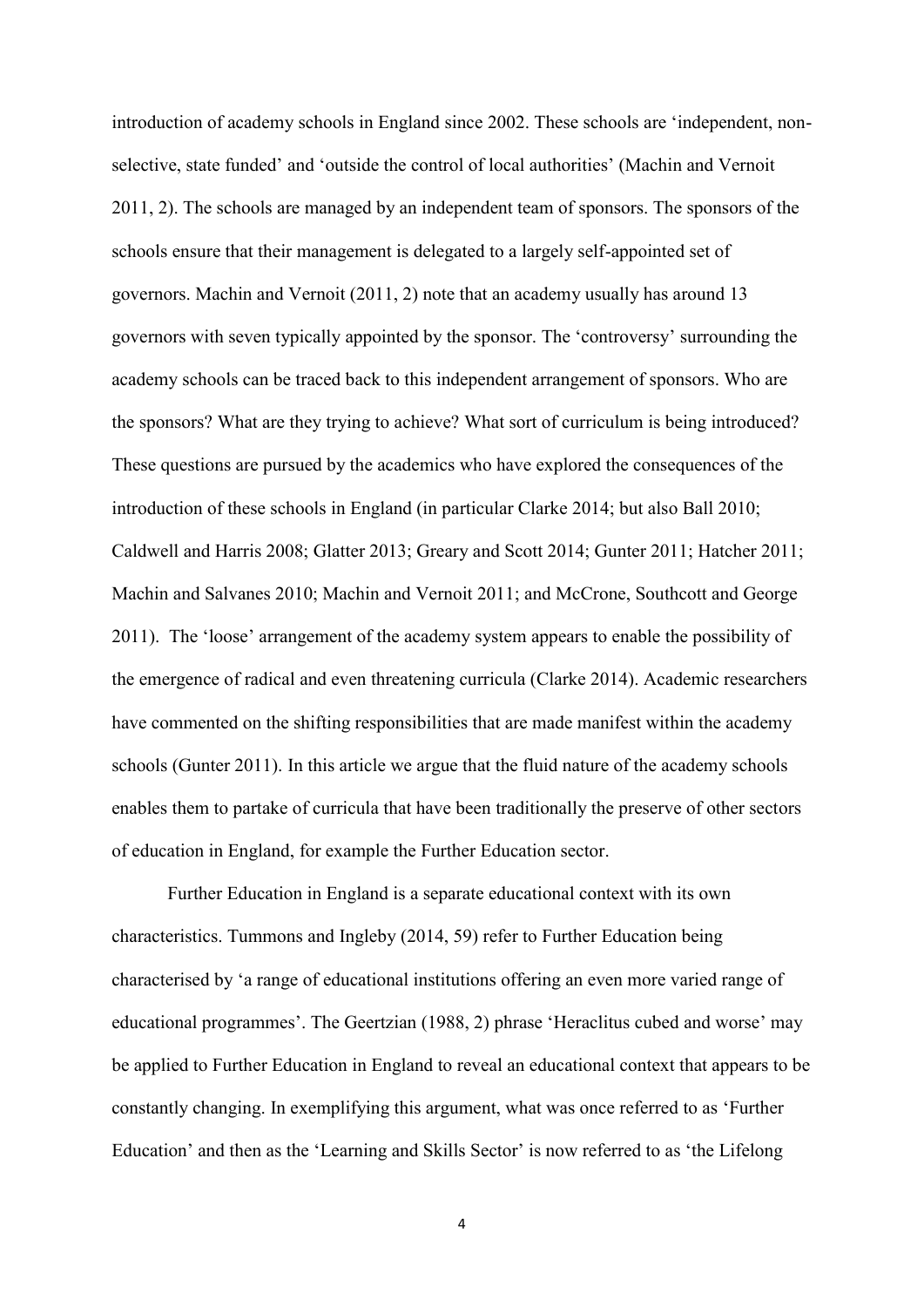Learning Sector' (Tummons and Ingleby 2014, 59). The complexity of this sector of education is revealed through considering the diversity of learners that it caters for (Tummons and Ingleby 2014, 59). In what Hayes (2007) refers to as 'the Cinderella sector' there appears a vulnerability that epitomises Further Education in England. Various governments in England have all but neglected this sector of education. In a rare attempt to address this neglect, the Wolf Report was commissioned in 2011 (Tummons and Ingleby 2014, 155). The report was commissioned by Michael Gove, Secretary of State for Education in 2010. The report provides a comprehensive account of the state of vocational education in England for those aged 14-19 years. The report draws attention to the variable quality of vocational education in England to reveal several key challenges. Three key points are made within the report (Tummons and Ingleby 2014, 156). Too many young people, aged 14-19 years, are noted as failing to achieve good grades in English and mathematics. This appears to be regardless of whether they are studying within an academic or a vocational curriculum. The vocational curriculum is also described as being rigid and unresponsive. The term used within the report to describe the curriculum is 'sclerotic'. Vocational education is further critiqued for being 'expensive and overly-centralised' (Tummons and Ingleby 2014, 156). The curriculum in this area is described as being characterised by too many awarding bodies offering too many qualifications. This can make vocational education in England appear to be bamboozling and difficult to fathom. Of critical importance to the content in this article is the argument that the proliferation in vocational qualifications within the school and Further Education sector in England does not enable young people to find employment and/or routes into higher education. We argue that the shortcomings of vocational education in England revealed within the Wolf Report 2011, present the academy schools with opportunities. In an environment where vocational education appears to be 'failing' due to the neglect of successive English governments (Atkins 2013), the academy schools have the opportunity to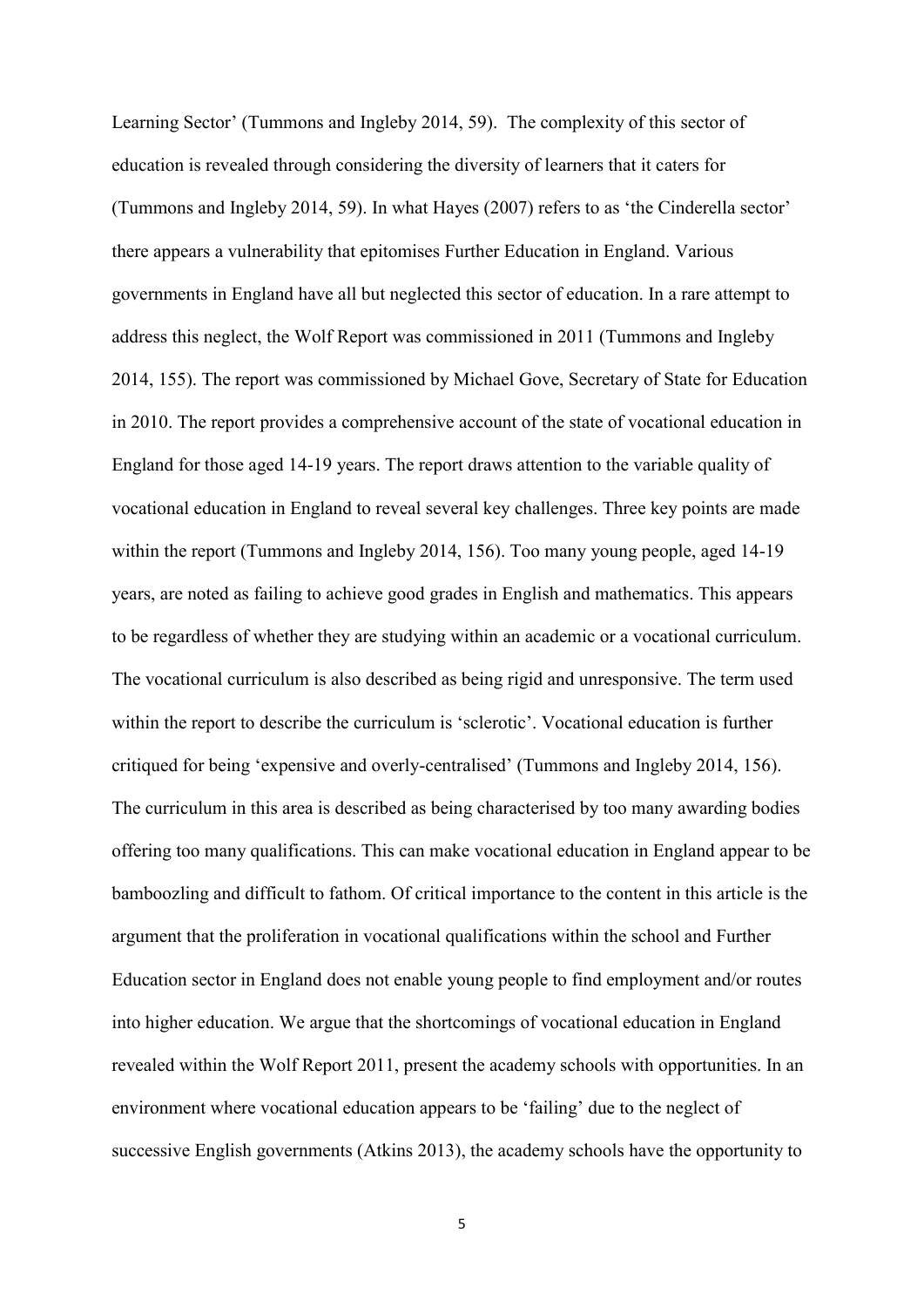make vocational education a key part of their remit. This opportunity is helped because the academy schools appear to have the flexibility to make this area their concern (Machin and Vernoit 2011). Glatter's (2013) argument that the academy school system is 'flawed' draws attention to the permissive culture of governance that characterises professional power within what Hatcher (2011, 51) describes as 'free schools'. The rise of what Glatter (2012) argues is effectively the autonomy of the academy schools, provides them with a perfect opportunity to take advantage of a 'Cinderella' sector of education. Academies can make what was once the preserve of Further Education (vocational education), a key part of their agenda. This background to the research context helped frame the research questions within the evaluation of the work of the two academy schools in the research project.

### **Simulating educational agendas**

The research reported in this article is based on an evaluation of an employability scheme introduced within two academy schools operating in the north-east of England. The research was guided by the question, 'how is the employability project perceived by key stakeholders?'. As the academy schools appear to be simulating the Further Education agenda in England, the research findings relate to the work of the French philosopher Jean Baudrillard (1983; 1993). Gane (2000) argues that Baudrillard has made three linked theses famous within social science. The first thesis is that the cultures of the West have developed a specific notion of what Gane (2000, 34) describes as 'the real world'. In exemplifying this argument, in England, there are shared understandings of 'real' educational contexts (primary, secondary, further and higher education contexts). The second key thesis in Baudrillard's (1983; 1993) work is the argument that in Western culture we witness what Lane (2000, 86) refers to as 'a simulation of the real taken to extremes'. There are examples of what Gane (2000, 34) refers to as 'hyperreality'. The two academy schools in the research evaluation are more than physical spaces. They have shared identities holding them together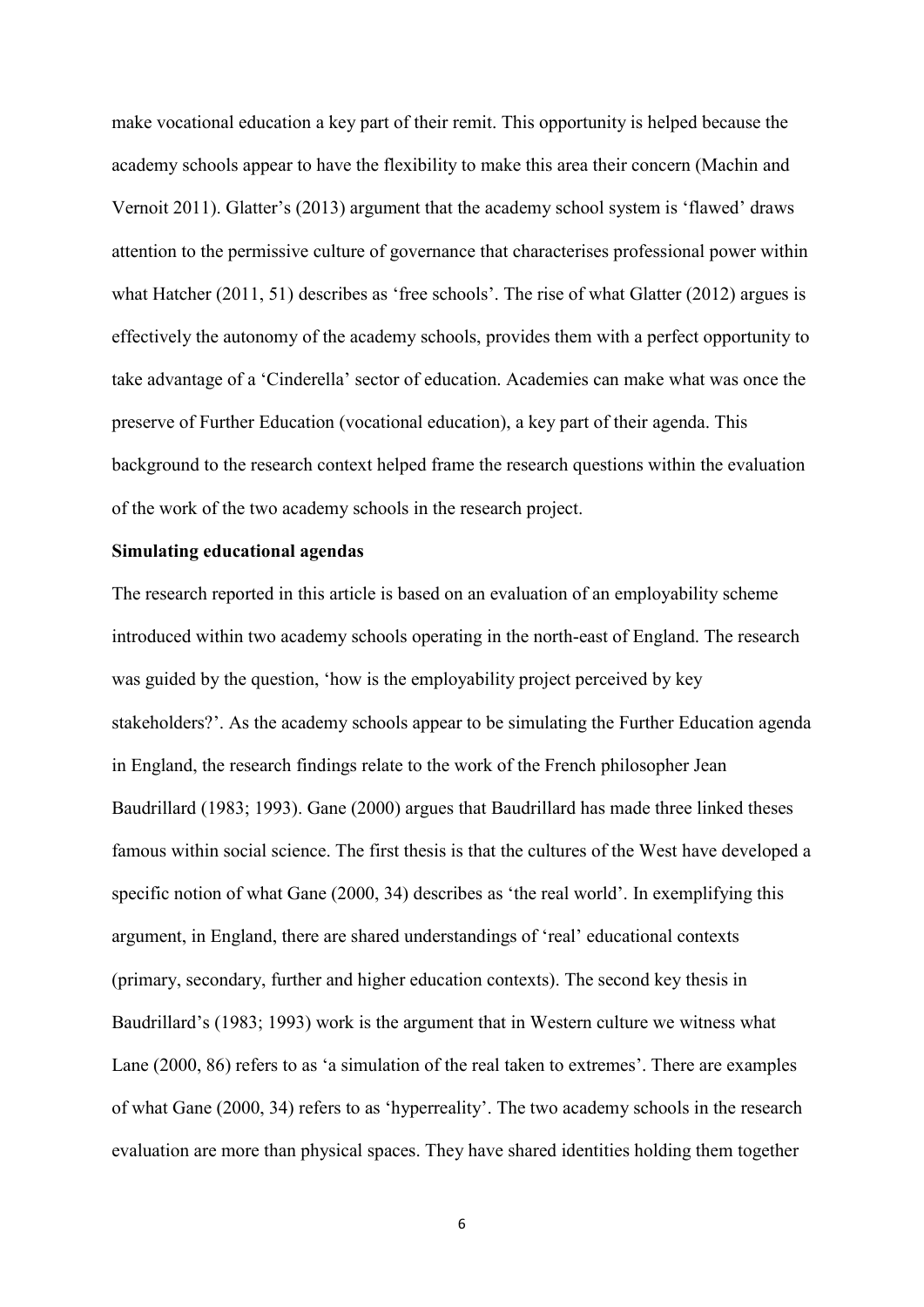beyond their physical spaces. They appear as 'hyperreal' (Gane 200, 34) when they are understood as being complex manifestations of government education policy. The third key thesis of Baudrillard (1982; 1993) is that there is a problematisation of the real in Western culture. The real is absorbed into the virtual through a 'shattering into fractal dimensions' (Gane 2000, 34). Some of this philosophy on individuals and their 'will' is based on Nietzsche (Audi 1995). Other influences come from the philosophy of Plato and Kant (Audi 1995). Whereas Plato may be associated with the quest for answers to 'big questions', (for example 'what is love?'), Kant's philosophy reveals what Audi (1995) alludes to as a Copernican revolution of thought. Just as Copernicus is famous for revealing that in fact, the earth travels round the sun (and not the other way round), so Kant changes philosophical questioning. As opposed to seeking the answer to 'big questions', Kant asks 'smaller questions', for example 'how do you as an individual perceive your world?'. There is always likely to be an answer to this question. Baudrillard's (1983; 1993) work appears to be influenced by a philosophical trend acknowledging that there are forces shaped by individuals, alongside an imaginary discursively constructed world that outlasts and is beyond individuals.

Baudrillard's (1983; 1993) philosophy is used as a theoretical basis for exploring the research question. The two academy schools in the research project appear to be simulating the Further Education agenda. Baudrillard's (1983; 1993) work can be used to explain this occurrence as an example of 'a third order of simulation' (Gane 2000, 86). A first order of simulation occurs with a representation of what is real. A Blog post by a Further Education lecturer in 'The Higher Education Network' of 'The Guardian' is one such example. The Blog post outlines what it is like to be a Further Education lecturer, but this is not the same as actually being a Further Education lecturer. A second order simulation occurs when there is a blurring of the boundaries of reality and representation (Baudrillard 1983). Baudrillard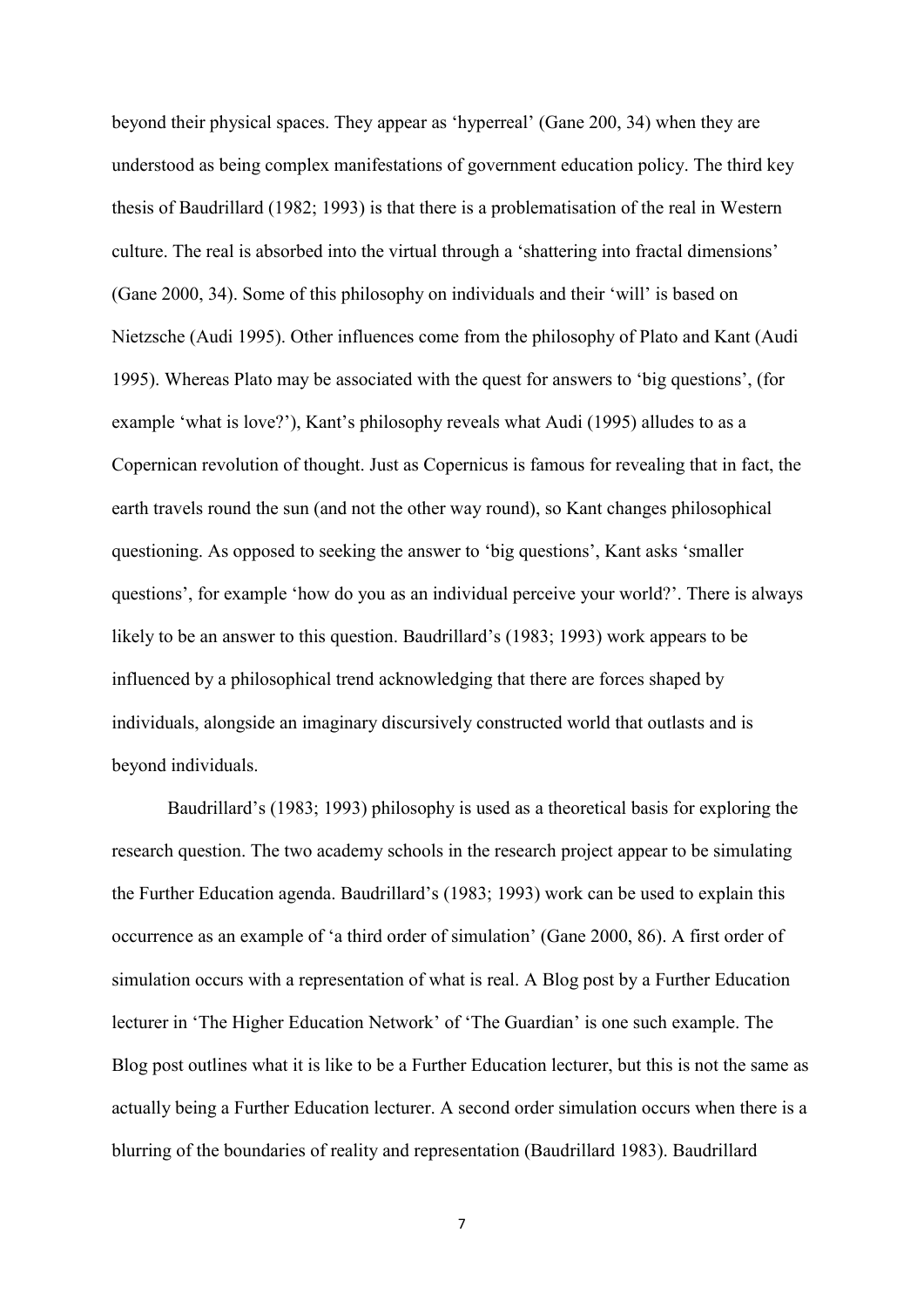exemplifies this with maps. A map of New College Durham is such an exact representation of New College Durham, that the map and the place become similar. They exist together, as real as each other. In a third order simulation, the model precedes reality (Gane 2000). There is a detachment of reality from what is simulated. In this research project, the two academy schools are not simply imitating a Further Education agenda. They appear to have moved beyond the context of what is typically understood as constituting a school education. They seem to have adopted an employability agenda because this has been allowed to happen. As opposed to expressing a view that 'we had better not be part of an employability agenda because this is the preserve of Further Education', the academy schools in this research project have made employability agendas a fundamental part of their identity. The model of the academy school, as free and able to do whatever it wishes to do within reason (Hatcher 2011) is therefore, preceding its actual identity.

### **Research project and research approach**

The lead author was approached by the director of his research institute in September 2014 and asked to complete an evaluation of an employability scheme that had been introduced in two academy schools by the local council. The research methodology is based on a qualitative inductive approach. Three focus group meetings were completed with key participants involved with the employability project from December 2014 to April 2015 (each focus group meeting included 10 participants and lasted for a duration of two hours). The focus group meetings were separated by intervals of six weeks. This gave the participants the opportunity to reflect on the employability programme over time. This reveals that the management of the focus group strategy was considered and that the size of the group was determined by the recommendations of educational researchers (for example Morgan 1988 and Newby 2010). The focus groups were constituted from teachers (n=2), Further Education staff ( $n=2$ ), local employers ( $n=3$ ) and members of the local council ( $n=3$ ). All these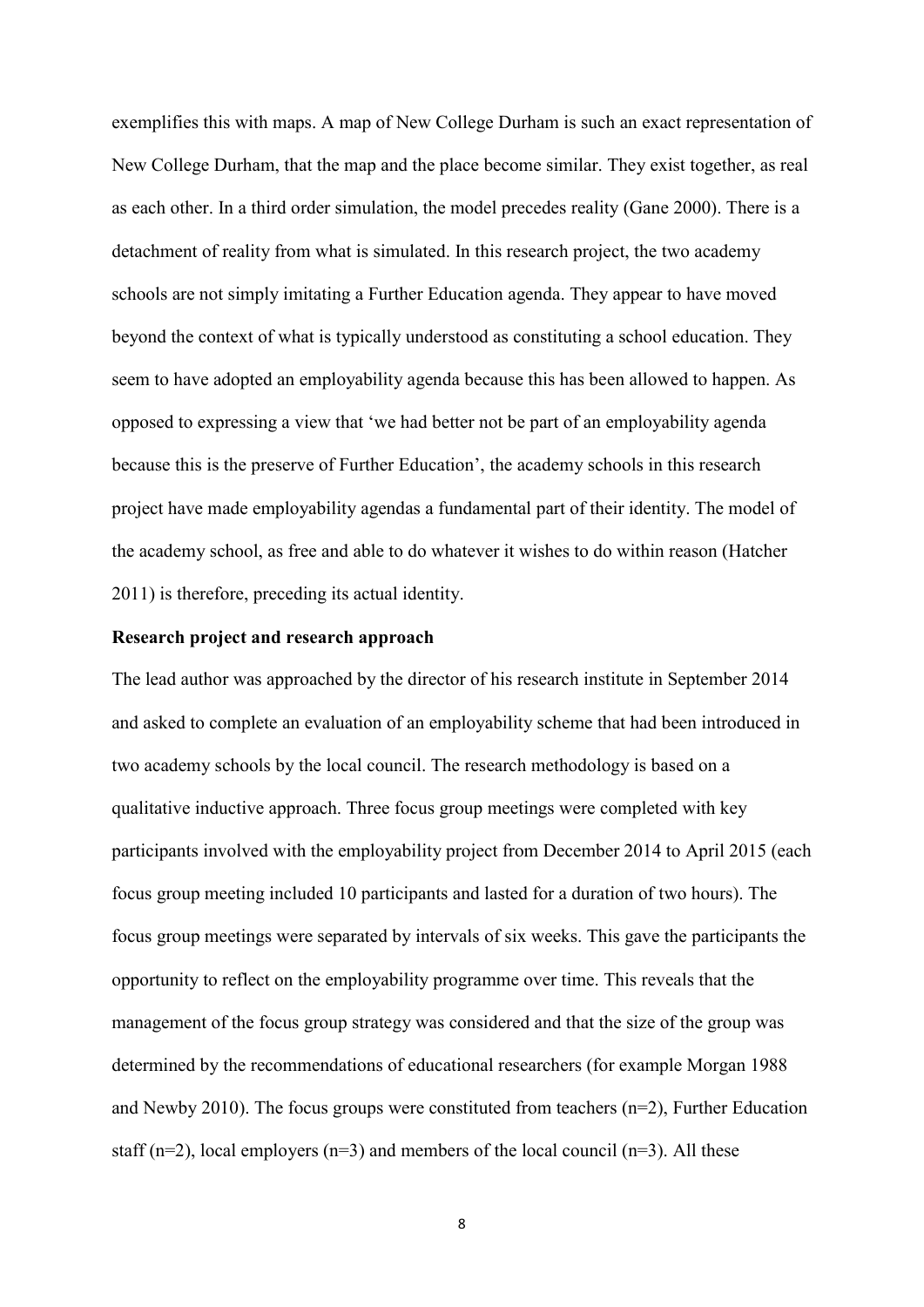individuals were involved with the planning and implementation of the employability programme. The data from the focus groups was used to generate themes that were explored during semi-structured interviews involving five key participants who helped to implement the employability scheme within the academy schools (the interviews were completed from May to July 2015 and each interview lasted two hours). These participants were considered to be a theoretical sample because they had actually implemented the project within the academy schools (Silverman 2005). The interviewees included a headteacher of an academy school, three academy school teachers and one local employer. All the interviewees were involved with all aspects of the project. The interviewees were selected purposively as they were recommended by staff working at the council who implemented the employability project. They were described as 'key participants' who would be able to reflect on the successes and challenges of the project. The interview process followed Newby's (2010) recommendation of exploring what is meaningful to and valued by the participants. The interviews explored the attitudes, emotions and opinions of the participants about the impact of the employability project. The interviews were recorded and transcribed using a professional research transcribing service. The lead researcher used NVivo 10 software through 2015 to enable thematic analysis of the data. The final report was presented to the local council in September 2015. As noted previously, the research question 'how is the employability project perceived by key stakeholders?' guided the research evaluation. The local council introduced the employability project in the two schools in order to address concerns over youth unemployment. The project enables local employers to go into the schools to outline potential employment opportunities to the students. The scheme has attempted to provide employers and students with a network of contacts and employment experiences. The ideal aim of the scheme is to raise awareness in students about employment opportunities alongside providing local teachers with opportunities to see how the academic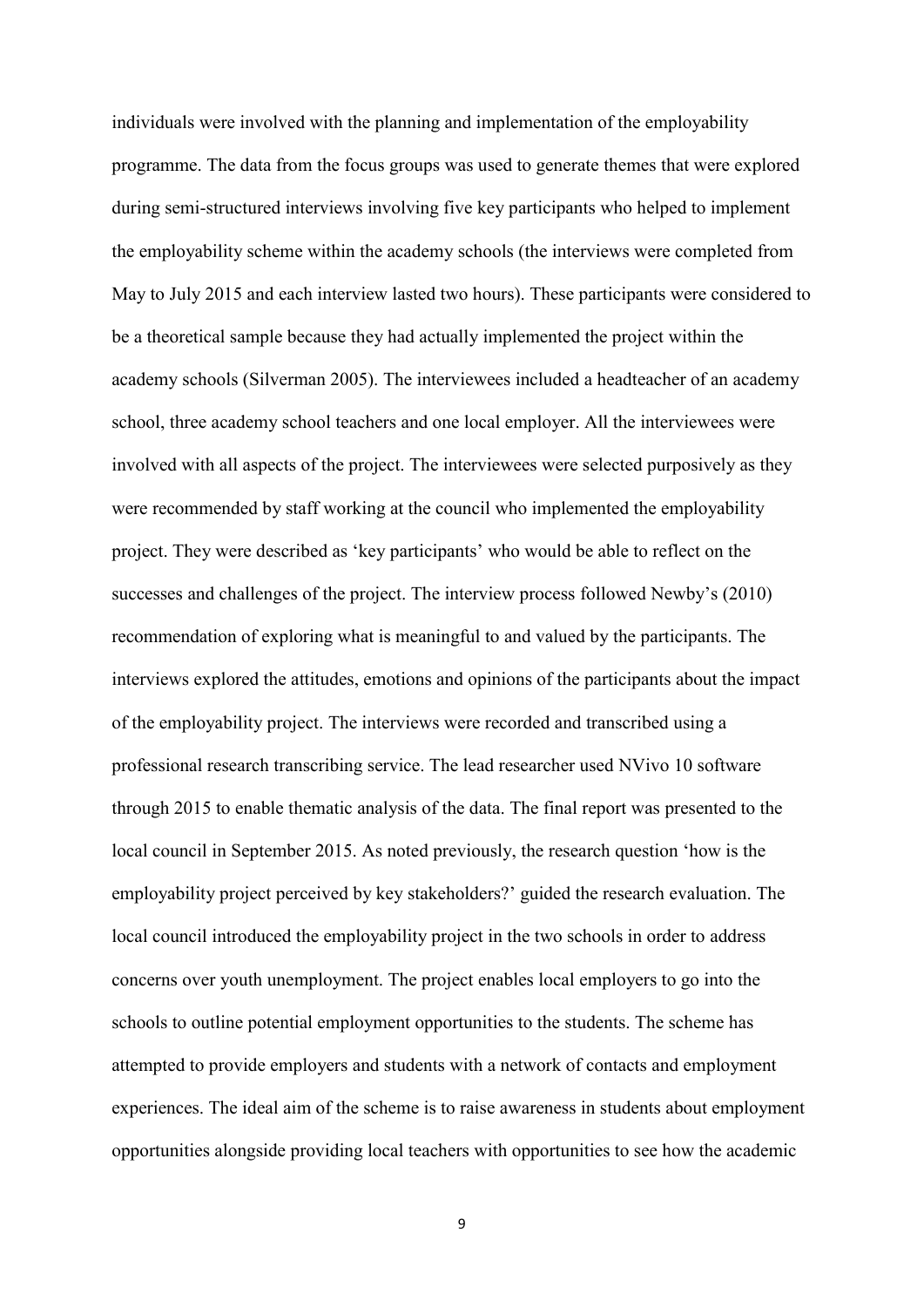curriculum can be taught alongside input from local businesses. One of the employers involved with the scheme was a local building company and they were regarded as an ideal partner to work alongside teachers and students in order to develop the business studies curriculum. The council believe that young people do not have access to the required labour market information, advice and guidance to meet current and future employment opportunities. In view of this, they have introduced the employability scheme and worked in partnership with the two academy schools.

The approach taken here has been informed by a particular philosophy of research. We argue against the traditional divide that is placed between qualitative and quantitative research (Cooper, Glaesser, Gomm and Hammersley 2012). We reject the implication that qualitative research is subjective and lacking in scale or wider applicability and transferability. In fact, as this research reveals, sets of qualitative data can be constructed through the use of qualitative data analysis computer software for data management, storage, and analysis (Bryman 2008; Tummons 2014; and Tummons, MacLeod, and Kits 2015).

## **Key themes**

Three key themes emerging from the focus groups and interviews are:

1. Academy schools are responsible for developing employability skills. 2. Academy schools ought to develop employability skills in new and innovative ways. 3. Academy schools ought to be servants of the local community.

The subsequent section of the article amplifies these 3 key research themes.

# Key theme 1: Academy schools are responsible for developing employability skills

The respondents repeatedly made reference to the importance of the academy schools contributing to employability agendas. The neoliberal association of 'education' and 'employability' is mirrored by the research respondents. 'Respondent 1' (a head teacher) reflects that 'I think one thing that I've been particularly impressed with is the vision behind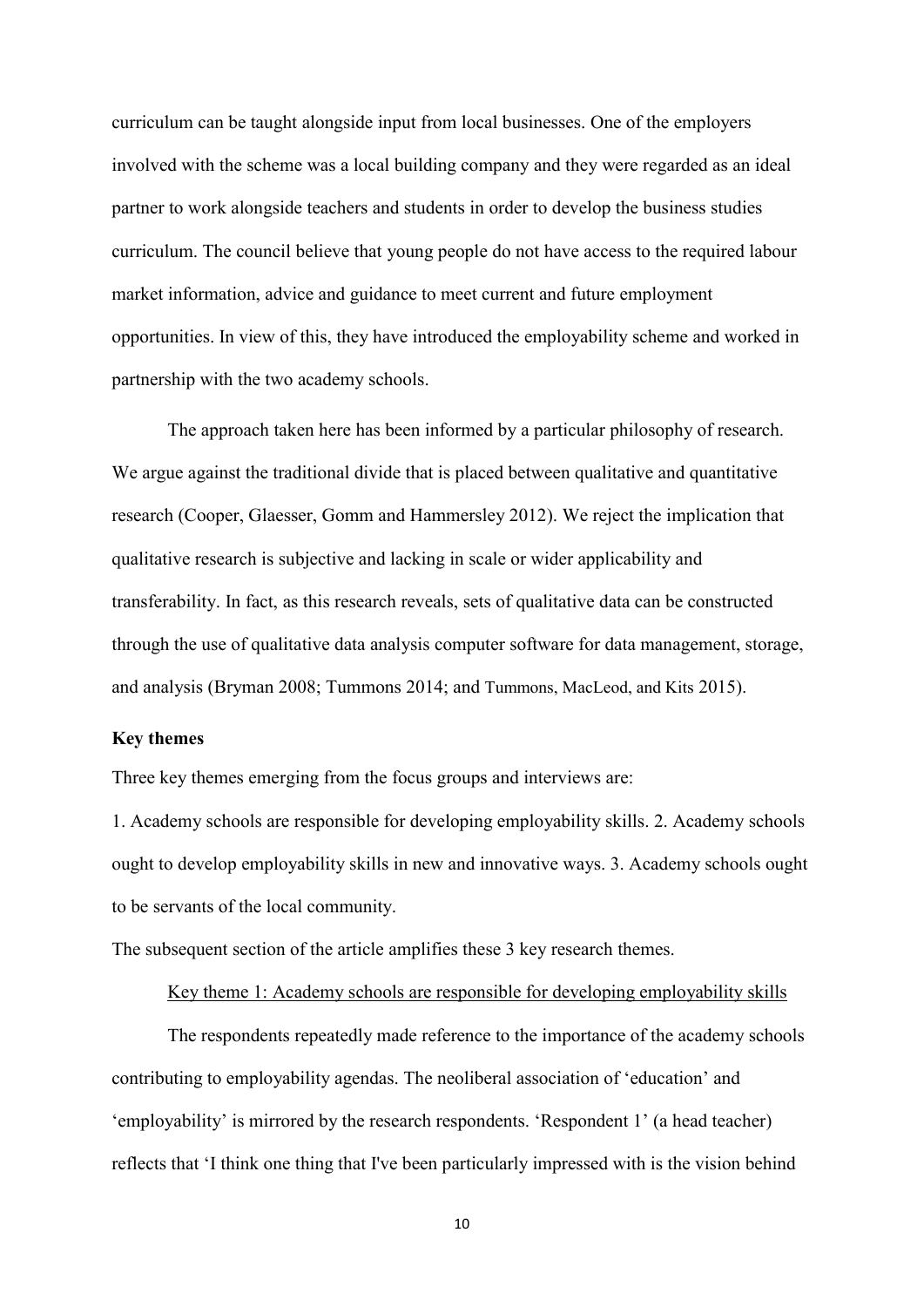what we're trying to do in the academy schools, to raise awareness of employability skills'. This respondent went on to say that the employability project has the merit of drawing attention to the employment vacancies that exist within the locality. 'There are actually a number of vacancies in the local area. I think you sometimes get the impression that there aren't these vacancies' ('Respondent 1'). A key benefit of the project according to this respondent is the enhanced awareness of the importance of working together collaboratively through partnership. 'What we're trying to do with the academy schools, is to identify issues to resolve, so that youth employment can be improved in partnership with key local stakeholders' ('Respondent 1'). The employability project is seen as an opportunity for the academy schools to develop employability skills in young people. 'Respondent 1' observed that 'employers came to the meetings because they were concerned about what is happening. It seems like employability skills are not being developed effectively'. The respondents argue that the academy schools ought to be developing employability skills in students because this skills acquisition is not occurring effectively elsewhere. This is regarded by the respondents to be a central purpose of the academy schools' agenda. 'We make what we teach link to local businesses and this helps us to understand what's happening with local businesses but this area of education is missing elsewhere' ('Respondent 2', a classroom teacher).

The respondents emphasise the importance of teachers and staff who are beyond the school coming together and working towards shared agendas of employability in order to meet a curriculum need. 'What we have to somehow resolve, is the dilemma that there are vacancies, there are employment opportunities for young people, but for whatever reason these vacancies aren't being filled' ('Respondent 3', a careers school officer). The dissemination of this shared agenda is regarded as being a key purpose of the academy schools. 'We have a good bank of employers that our careers advisors have built up and this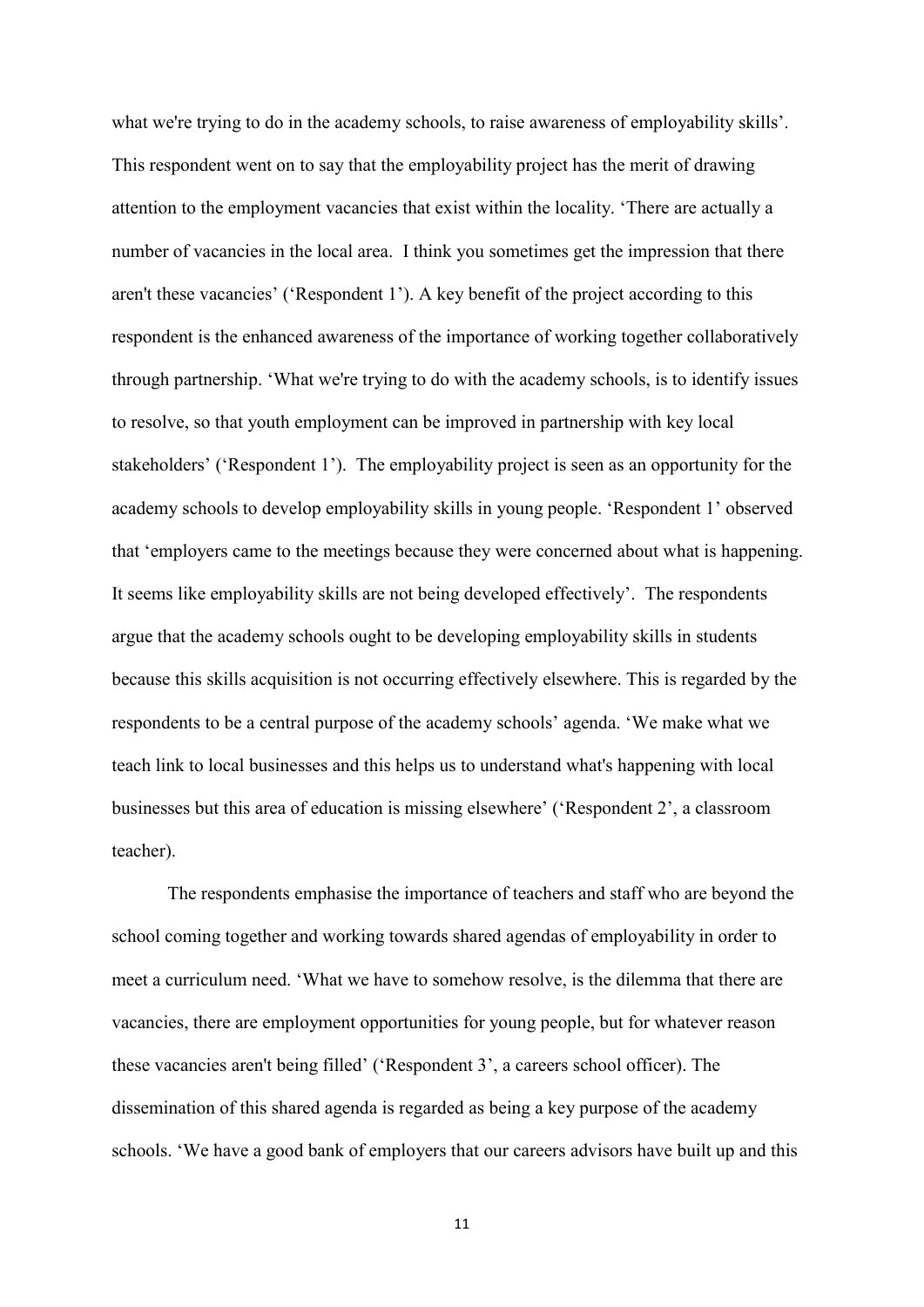has been really helpful in enriching the curriculum but this doesn't seem to be happening beyond the school' ('Respondent 3'). The failings of Further Education are regarded as being a particular concern. 'We hear of students who do little other than a bit of photocopying or a bit of tidying up or something which isn't going to be at all challenging and I just think they're being so let down' ('Respondent 4', a classroom teacher).

The academy schools are regarded as holding the potential to challenge ineffective employability strategies in dynamic ways. 'We need to be enabling employability in our new academy schools. The schools represent a new approach to meet a need that's not being met elsewhere' ('Respondent 5', a local employer). The respondents appear united in the view that past agendas on employability have not delivered effectively. The academy schools are regarded as 'a fresh approach' ('Respondent 1') and they are seen as holding the potential to deliver a new agenda that will realise employability skills in young people. 'Other sectors of education should be doing this but it just hasn't happened' ('Respondent 4').

Key theme 2: Academy schools ought to develop employability skills in new and innovative ways.

The 'fresh approach' that is associated with the academy schools by 'Respondent 4' is used to criticise previous approaches to developing employability skills. The Further Education agenda is regarded as 'having become stale' ('Respondent 2') and the need for a zealous agenda of dynamic change was commented on by 'Respondent 1'. The importance of a pedagogical philosophy for employability was emphasised by 'Respondent 2'. 'We need to reflect on how we are going to base what we do on pedagogical principles if this skills shortage is going to be met'. The respondents comment on the importance of developing the pedagogical principles of the project through dialogue between the teachers, the employers and the council. This successful development is regarded as holding the potential to develop employability skills in ways that are new and innovative. 'Previous attempts to improve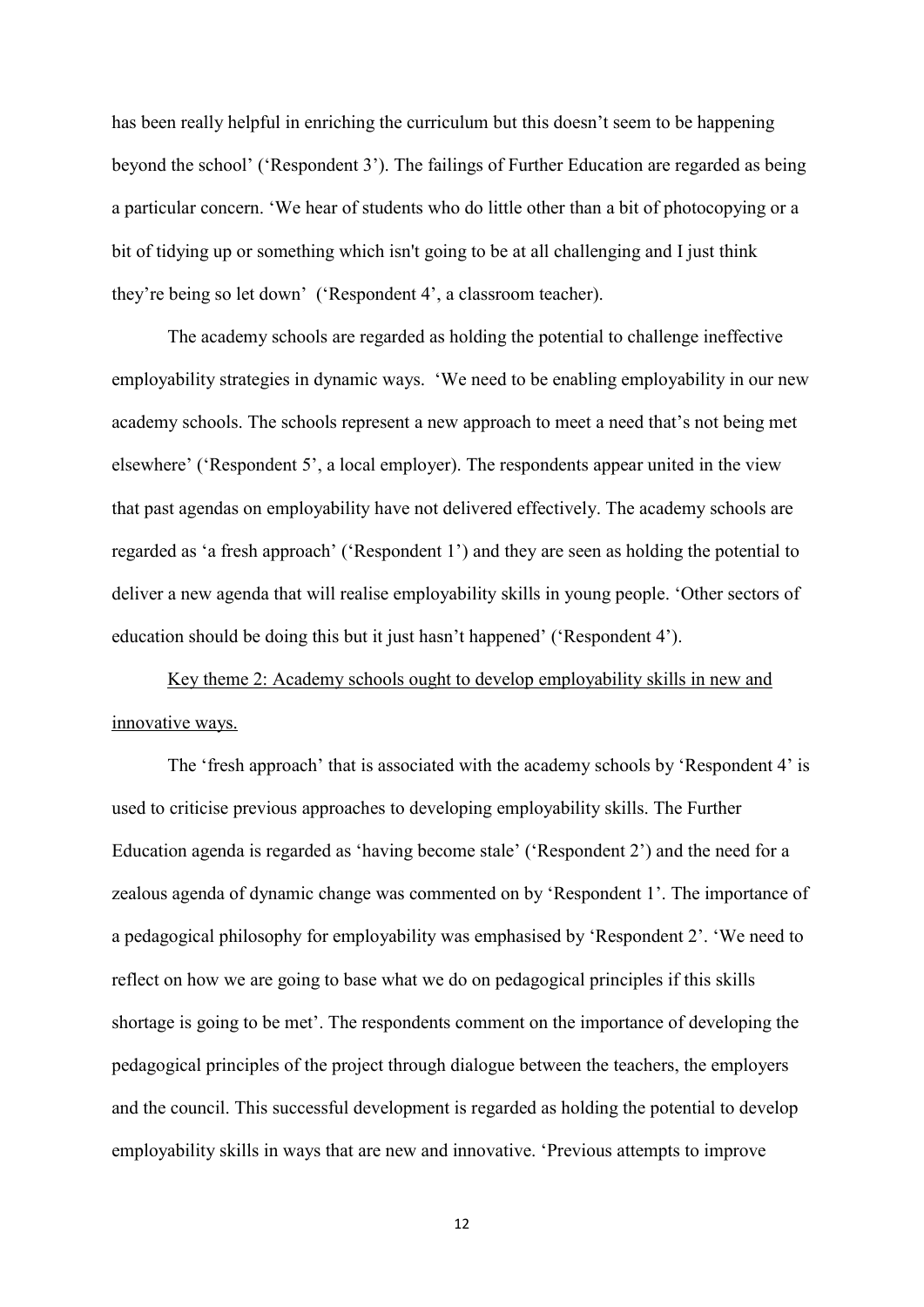employability in the Further Education sector appear to have become ineffective. We have to ensure that we resolve the traditional issues that have been associated with developing employability skills- communication between partners' ('Respondent 2').

The existence of employability projects that are based on a clear vision of pedagogy are highlighted as examples of best practice that could be adopted by the academy schools. 'Respondent '1 noted the presence of one such scheme that was based on sound pedagogical principles. This is regarded as enabling 'innovative pedagogy'. This theme is commented on by 'Respondent 3' who notes that 'the precise definition of employability should be apparent in our agenda'. The respondents consider that this new, innovative pedagogy can be realised through 'longevity' (or 'being in it for the duration'). This phrase is a direct contrast to the image of 'staleness' that is applied to the Further Education sector. 'As the length of the project narrows, so those opportunities lessen. This is how I view previous attempts at raising employability skills, especially in the Further Education sector' ('Respondent 3'). A new approach to developing employability skills is recommended by the respondents. This 'new approach' ('Respondent 3') is possible because the academy schools are perceived as being innovative and dynamic new schools that are able to make this agenda a key part of their work. There exists a possibility of a new exciting approach to developing employability skills because of the introduction of the academy schools according to the participants. 'We are characterised by optimism and a fresh approach in the academy schools' ('Respondent 2'). This theme is reinforced by 'Respondent 1' who reflects that 'we are actually able to bring employers into the school in innovative ways'. This 'dynamic approach' to developing employability skills is considered to be a key part of the academy schools' remit. 'We're actually able to think about being innovative and enterprising, precisely because we are new kids on the block' ('Respondent 3'). This is perceived to be a way of avoiding a situation where there are 'kids who just don't have a clue' ('Respondent 4'). 'Newness', 'freshness'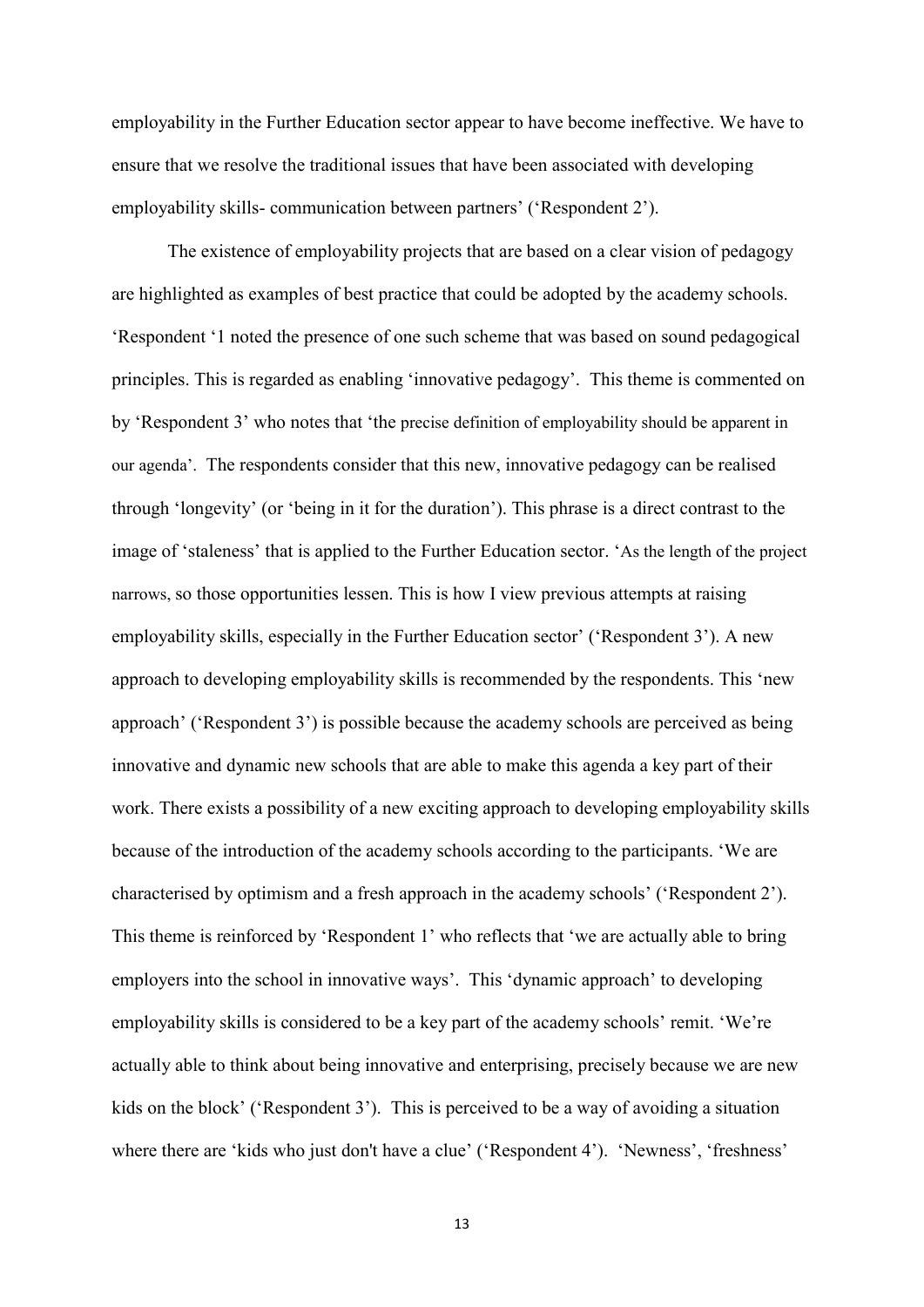'dynamic' and 'innovative' ideas from the academy schools emerge as ways of replacing the 'stale' practices of the Further Education sector. The positive feeling about the academy schools is amplified by 'Respondent 1' in the reflection that 'we're able to be creative about the curriculum. We have more opportunity to be flexible. We've been given the resources to adapt the curriculum according to where we want to take it'.

### Key theme 3: Academy schools ought to be servants of the local community.

The respondents emphasise the importance of the academy schools needing to become 'servants of the local community'. This phrase is particularly interesting as it is traditionally associated with Further Education (Tummons and Ingleby 2014). The academy schools are regarded as needing to ensure that moral values that are perceived to be important are being reinforced. 'Respondent 1' makes reference to the importance of 'being on time', of 'presenting yourself well, meeting people who are new, representing your school and being proud of who you are'. The academy schools are regarded as needing to ensure that this agenda is met successfully. The phrase 'servants of the community' is used to highlight the importance of skills that are going to be beneficial to the local community in the future. 'Respondent 2' makes reference to the importance of ensuring that students who are 'bright as buttons' are also able 'to look someone in the eye and shake their hand with confidence' ('Respondent 2'). The academy schools are regarded as being present in order to deal with what are phrased as 'entrenched problems' ('Respondent 3'). 'Respondent 3' goes on to note the challenges that appear from 'deprivation' and 'year upon year of employment'. The academies are seen by the respondents as existing to serve those families who have experienced 'generation upon generation, upon generation of unemployment' ('Respondent 3'). The consequences for employers who believe that 'time' literally is 'money' are considered by the respondents. There is the acknowledgement that 'inexperience' ('Respondent 1') is not good for business where 'every second' goes towards 'making a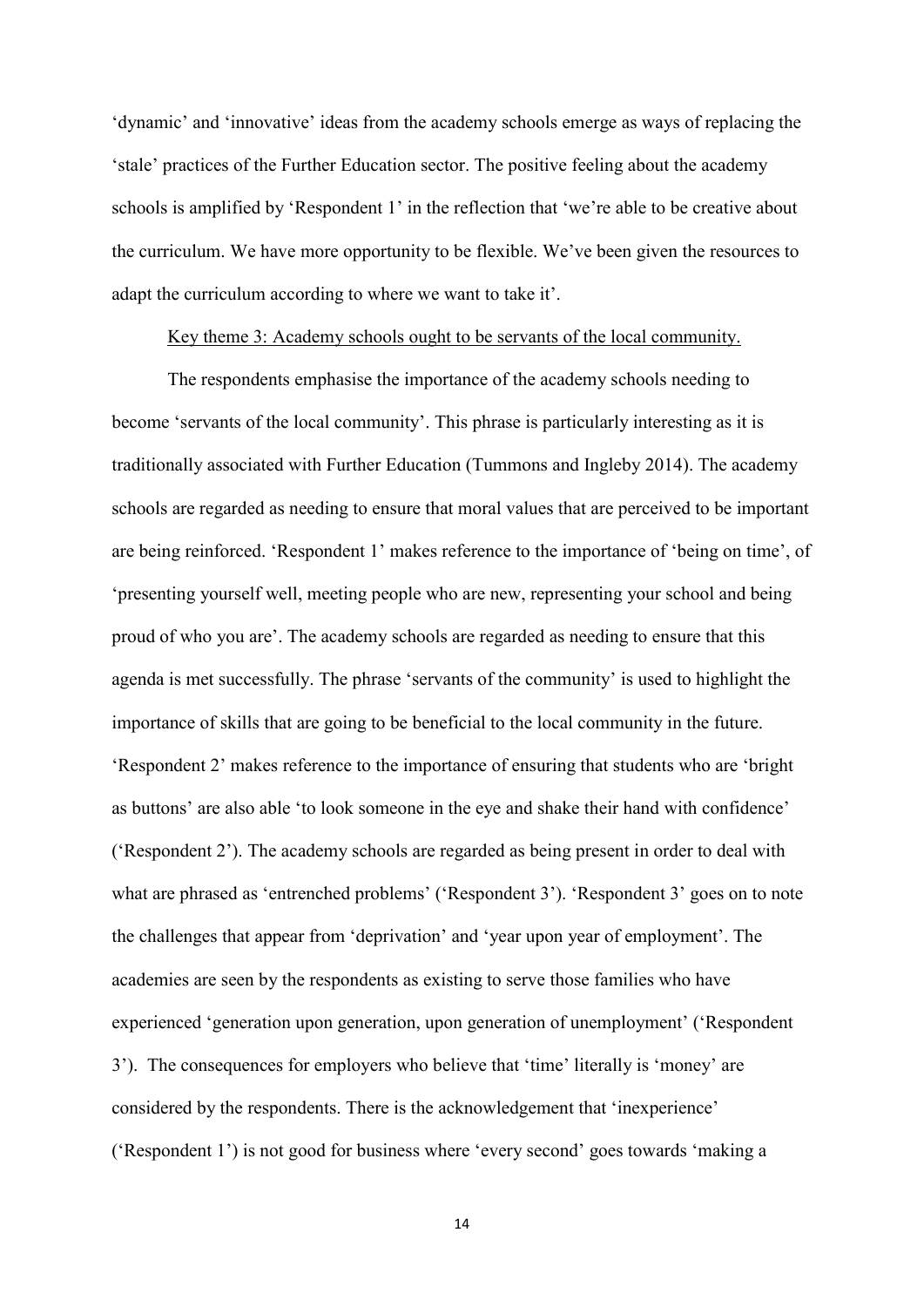profit'. Developing the 'skills-set' that is necessary to succeed is regarded as being 'a key part of what we should be doing' ('Respondent 3). The 'pastoral care' that is required to develop employability skills so that the students 'can shake someone's hand or look them in the eye or have the correct manners' ('Respondent 4') is perceived to be a central part of the agenda of the academy schools. The academy schools are regarded as being vitally involved in helping a generation of young people in England who have been 'let down' ('Respondent 3'). 'Respondent 3 went on to reflect that 'this has happened for all sorts of complex reasons. But, young people have been let down by other schools and other sectors of education and we can make the difference'. The 'newness' and 'vitality' of the academy schools is regarded as 'powerful, as this enables change' ('Respondent 5'). The 'changing times' are regarded as necessitating 'new types of school' that are 'free' and 'capable of making a difference' ('Respondent 5'). This 'new form of school' is regarded as necessary because we have 'a generation like no previous generation' ('Respondent 5'). 'Respondent 4' claims that 'Further Education Colleges used to be seen as the servants of the community, but they appear to have lost their way'. The new 'servants of the community' are perceived to be 'vibrant academy schools' ('Respondent 1'). A sense of purpose and optimism characterises the reflections about the employability programme. 'We're definitely on a mission. For the first time in a number of years I find myself feeling really optimistic about what we're about and how we can make a difference' ('Respondent 1').

#### **Concluding discussion**

The Association of Colleges (2016) website outlines the role that Further Education colleges are expected to play in English education. Their key purpose is to ensure that future workers have the skills that employers require and that young people are provided with the training that they need to succeed in the workplace. The participants in this research do not agree that this is happening effectively. They think that academy schools ought to enable young people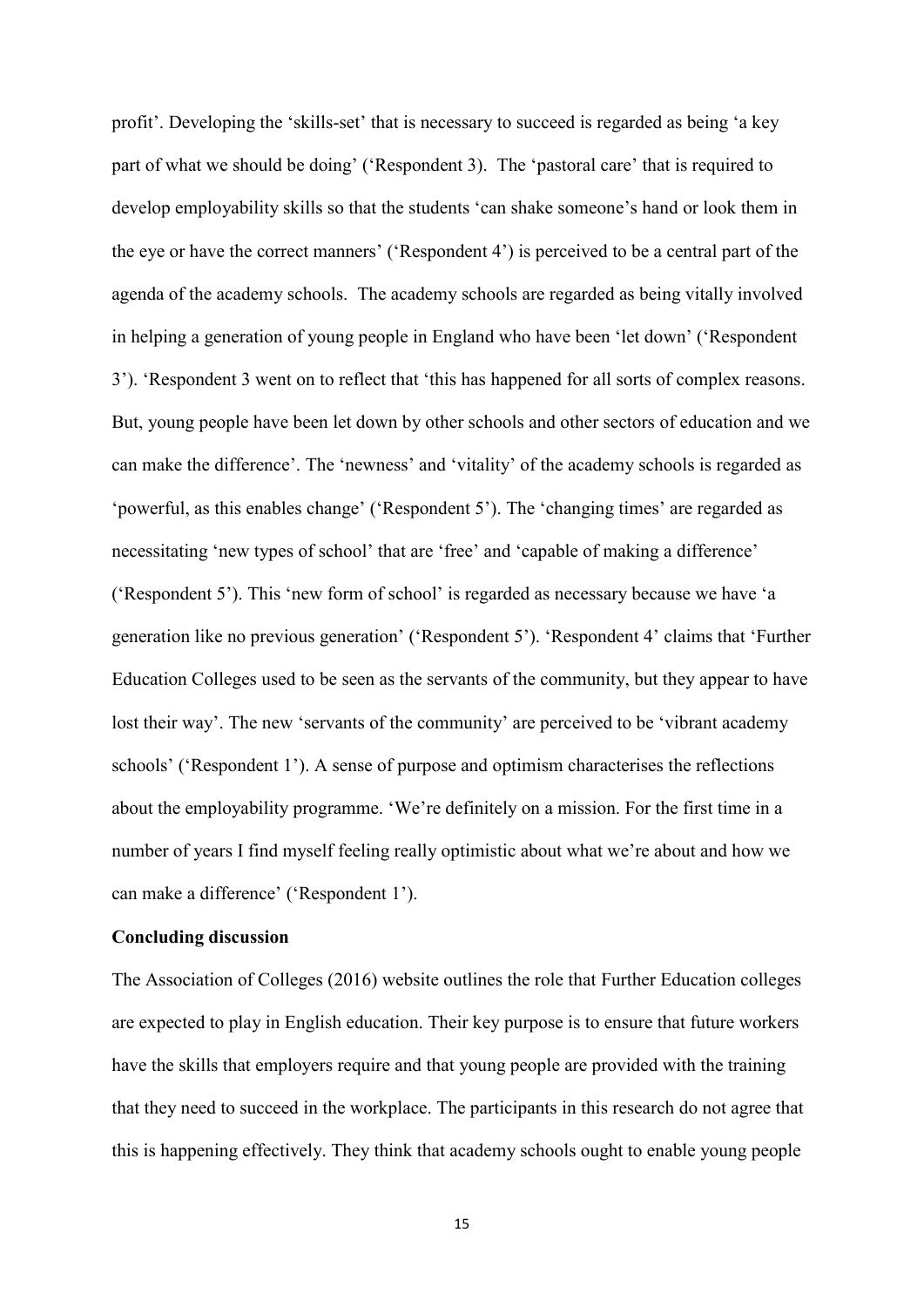to have employability skills in order to fill a missing gap. In stating that there ought to be an avoidance of a situation where 'kids don't have a clue' (Respondent 4), there is the acknowledgement that the employability agenda in England needs strengthening. A number of academic commentators have drawn attention to the challenges existing within the Further Education colleges in England. There can be an absence of a developmental imperative that enables students to be nurtured by teaching learning and assessment (Bathmaker and Avis 2005). The curriculum in Further Education in England can evidence managerialist discourse that is associated with audit and measurement (Strathern 2000, cited in Ingleby and Gibby 2016). The consequence can be a standards-driven curriculum that is not meeting the needs of students (Ingleby 2014; Lucas 2007, cited in Ingleby and Gibby 2016). In 'HE in FE' (Higher Education in Further Education) in England there are differences in student retention and achievement (Schofield and Dismore 2010), differences in governance (Harwood and Harwood 2004; Trim 2001) and variable levels of teaching staff within academic programmes (Burkill, Rodway-Dyer and Stone 2008; Feather 2010, 2012; Wilson and Wilson 2011; Young, 2006). The sector is not robust and this accounts for the dim view taken by the research participants with regards to what is happening in the development of employability skills in young people in England. It is as if the research participants view previous attempts to realise employability skills in England as a 'house that Jack built' (Ingleby 2015b). In a 'Cinderella sector' that has been neglected by the English policymakers, there has emerged a perception that Further Education is not doing its job (Hayes 2007). This presents the academy schools in England with opportunities. Their role is not clearly defined so they are able to move into territory that was not initially associated with their remit (Clarke 2014).

The research that has been completed on academy schools in England outlines that this form of school does allow more autonomy and flexible governance, owing to the changed school structure (Ball 2010; Caldwell and Harris 2008; Glatter 2013; Greary and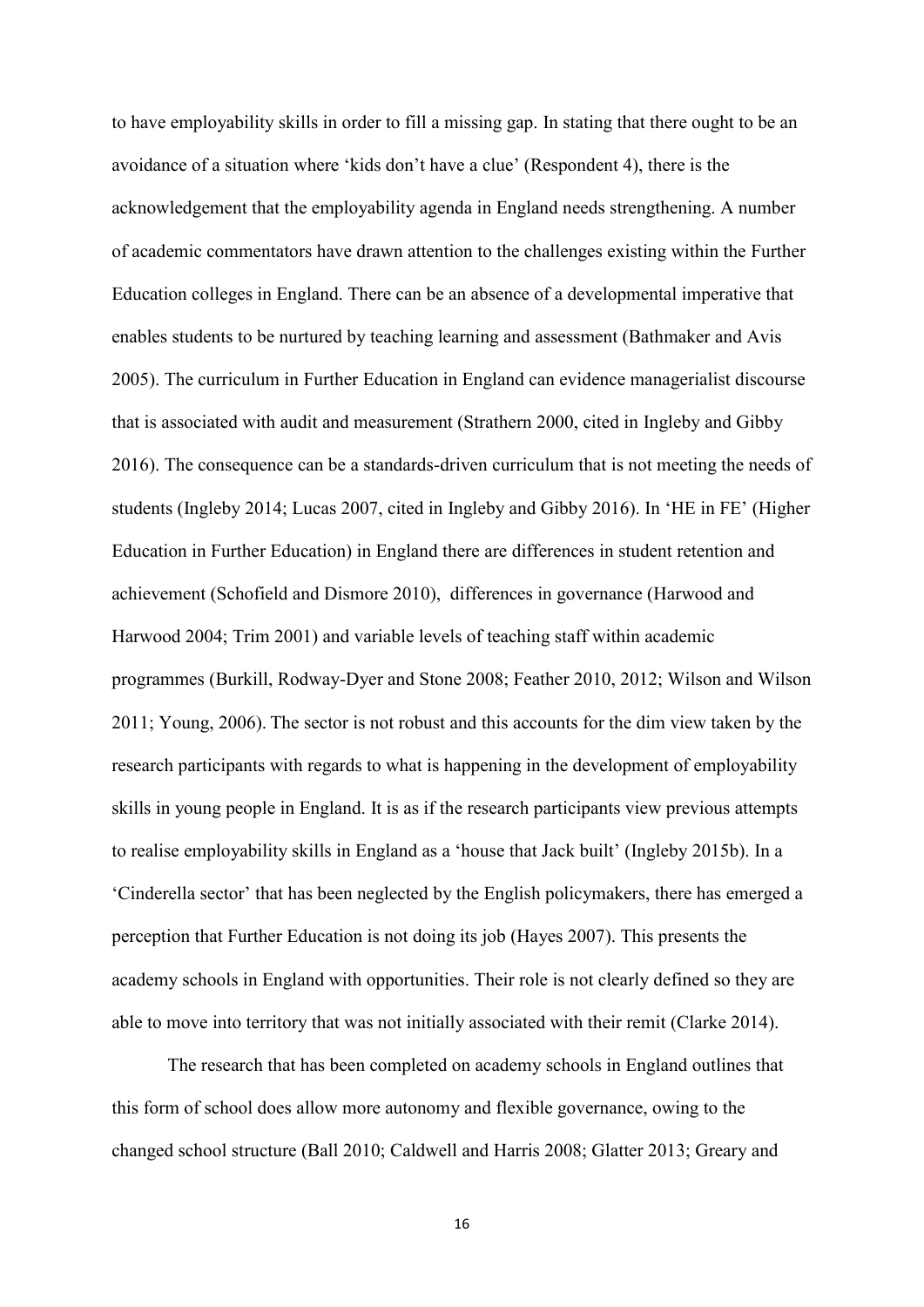Scott 2014; Gunter 2011; Hatcher 2011; Machin and Salvanes 2010; Machin and Vernoit 2011; and McCrone, Southcott and George 2011). The gradual emergence of academy schools in England since 2002 has, however proved controversial. The participants in this research study identify opportunities for academy schools. Their autonomy enables them to have the potential to influence areas of the curriculum such as developing employability skills in young people (Machin and Vernoit 2011). On the other side of the debate are the critics of the academy schools who outline that autonomy can exacerbate segregation in society (Ball 2010; Clarke 2014). Machin and Vernoit (2011) reveal some of the educational consequences of the autonomy of the academy schools in England. It is argued that academy schools are able to 'sharply increase the quality of their pupil intake' because of this autonomy (Machin and Vernoit 2011, 45). This is particularly pronounced in schools that converted to academy status in the early years following their introduction in England in 2002. The consequences for the schools that are not academies are not however, necessarily 'obvious'. The presence of a new form of school can actually provide 'significant beneficial effects' for the schools that are not academies (Machin and Vernoit 2011, 46). The argument runs that a new form of competitor school provides incentives for the schools that are not academies. This can lead to improvements in their educational performance. Machin and Vernoit's (2011) findings help to explain why academy schools in England have increased in number since their introduction in 2002. Their autonomy is perceived to be beneficial by some of the educational policymakers in England. The research in this article reveals that academy schools are able to adopt other educational agendas, especially when these areas of education have been allowed to stagnate (Tummons and Ingleby 2014).

We argue that this simulation of educational agendas links to the work of Baudrillard (!983; 1993). Baudrillard (1983; 1993) draws attention to the consequences of what is hyperreal in societies like England (Gane 2000; Lane 2000). Institutions, for example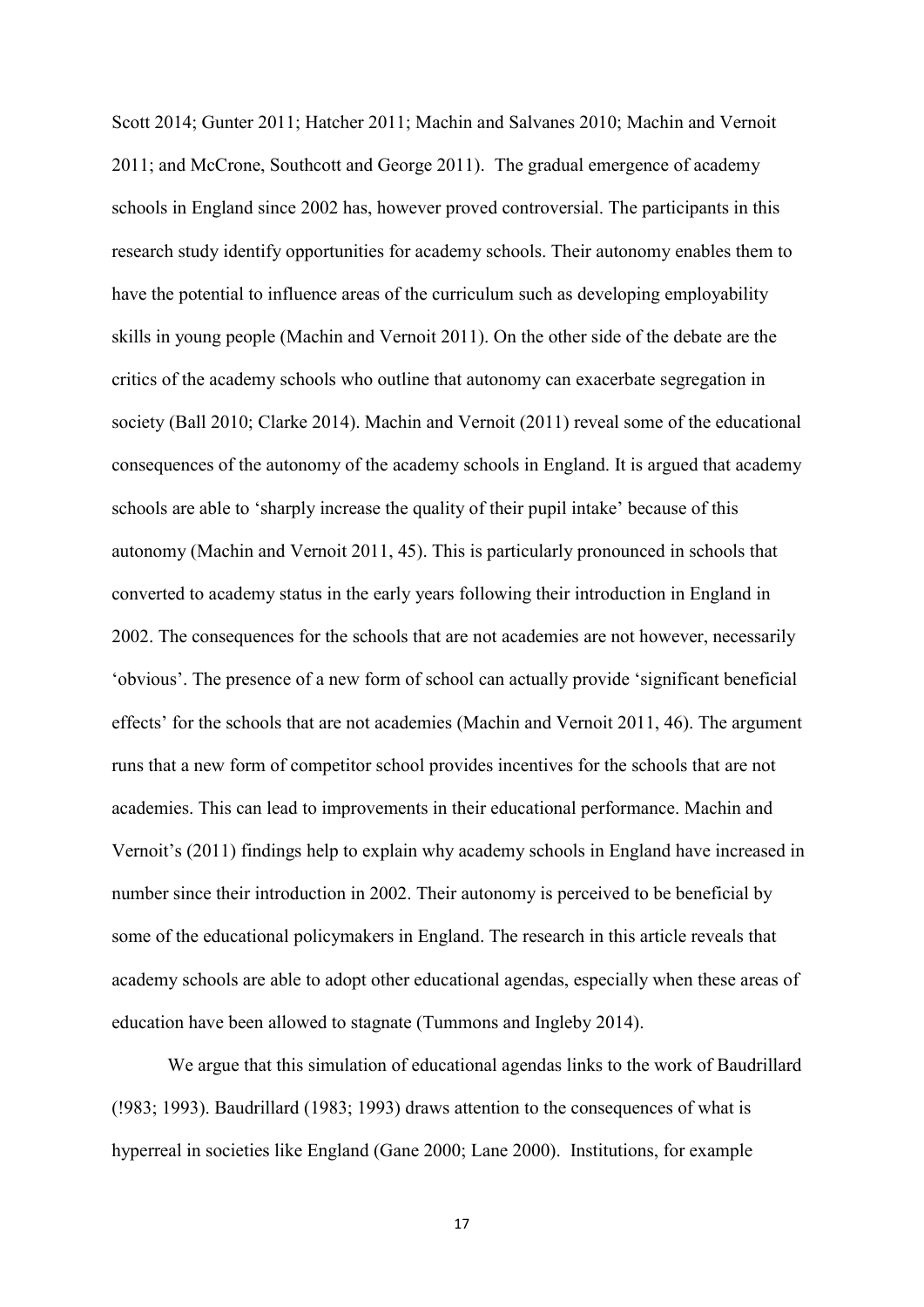academy schools, acquire an identity that is an invention. They appear in social discourse about policy as exaggerations. They can be portrayed as 'very good' or 'very bad'. The emotive discourse that is associated with academies is an example of what Lane (2000, 100) refers to as 'the society of the spectacle'. It is on the one hand portrayed by the policymakers as 'fundamentally good', yet critiqued by others who are opposed to its hyperreality as 'fundamentally bad' (Lane 2000, 100). In hyperreality, there is neither a 'false' nor a 'fake' existence. There is not a blurring of reality. We just witness the emergence of another form of reality (Baudrillard 1983; 1993; Gane 2000; Lane 2000). We see a form of virtual reality that is produced by models of what we want reality to be. Hyperreality is covering up what is happening in the world. Education is complex as it is influenced by profound social, economic and biological factors. This complexity is however, disguised by the policymakers and their critiques' portrayal of the academy schools. In this article, we argue that the belief that academy schools can somehow solve educational challenges is duplicitous. We argue that the academy schools are examples of educational policy where a hyperreal school system has been introduced and operates 'as a testing ground' for a form of education (Lane 2001, 101). The fluid understanding of academy schools has consequences. It allows them to become part of educational agendas that have been previously associated with other domains of education in England. The research reveals that the academy schools are able to become part of an employability agenda. What was once regarded as the preserve of the Further Education colleges is now part of the hyperreal agenda of the academy schools. The academy schools are doing more than imitating the Further Education colleges. They have been allowed to make vocational education a key part of their hyperreal agenda and this has consequences for Further Education in England.

In a wider critique of the forces influencing education in England, Ingleby (2016) argues that there is an absence of educational philosophy across the sector. There is neither a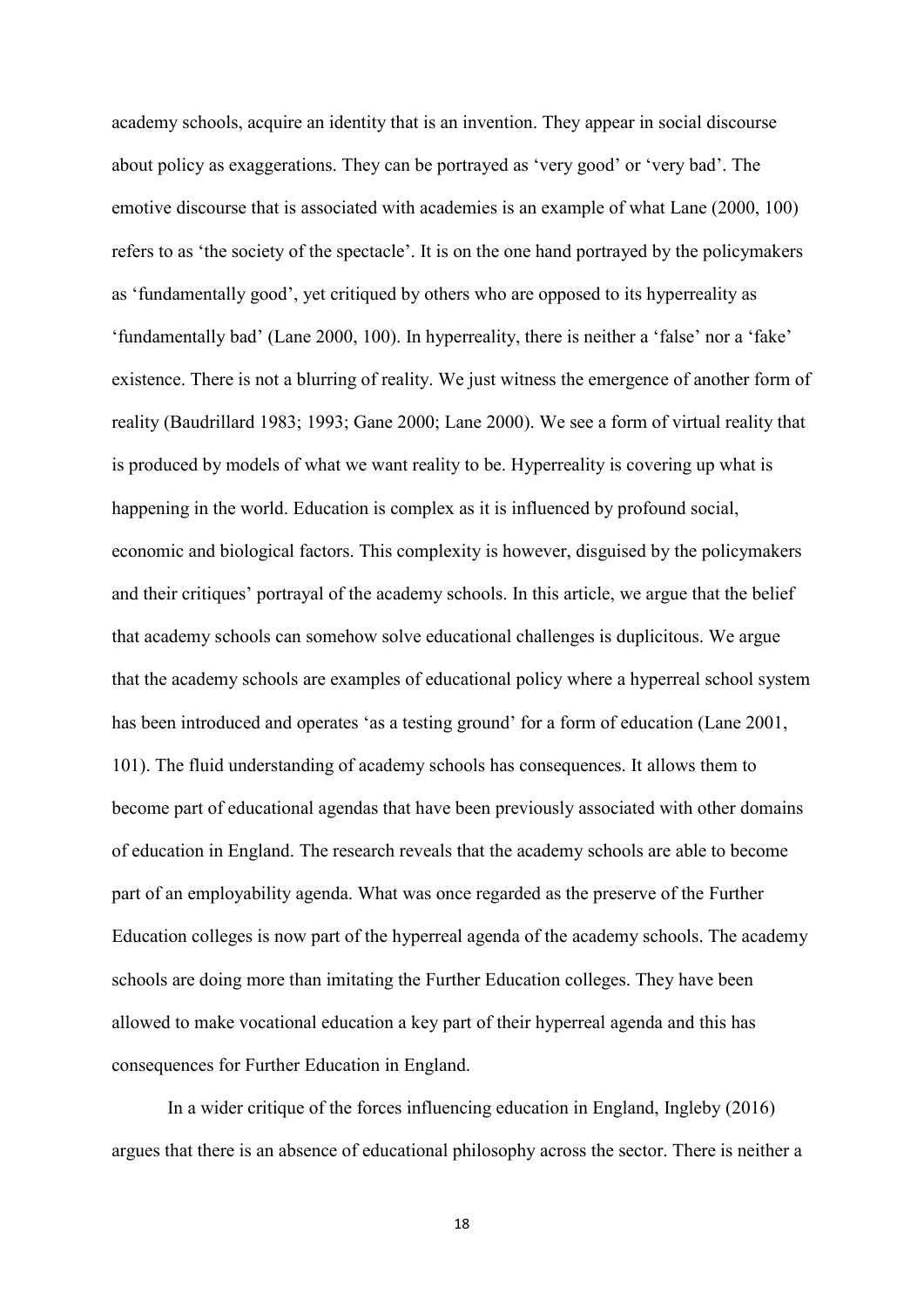Rudolf Steiner nor a Maria Montessori informing English educational contexts. Instead, a void is filled with initiatives that are based on political and socio-economic imperatives. The academy schools are one such example of an educational initiative that is influenced by political ideology. It is interesting that the research respondents reflect on the importance of having 'a vision of pedagogy'. The Further Education sector in England appears to be devoid of a coherent philosophy of education. As such, the stealing of its agenda by hyperreal institutions is happening and its context continues to suffer accordingly.

#### **References**

Association of Colleges. Accesed July 21<sup>st</sup> 2016. http://www.aoc.co.uk/.

- Atkins, L. 2013. "From Marginal Learning to Marginal Employment? The real Impact of 'Learning' Employability Skills". *Power and Education* 5 (1): 28-37.
- Audi, R.1995. *The Cambridge Dictionary of Philosophy*. Cambridge: Cambridge University Press.
- Ball, S. 2010. "New Class Inequalities in Education. Why Education Policy May Be Looking in the Wrong Place! Education Policy, Civil Society and Social Class. " *International Journal of Sociology and Social Policy* 30 (3-4): 155-166.
- Bathmaker, A.M., and J. Avis. 2005. "Becoming a Lecturer in Further Education in England: The Construction of Professional Identity and the Role of Communities of Practice." *The Journal of Education for Teaching* 31 (1): 47-62.
- Baudrillard, J. 1983. *Simulations*. London: MIT Press.
- Baudrillard, J*.* 1993. *Symbolic Exchange and Death.* London: Sage.
- Bryman, A. 2008. "The End of the Paradigm Wars?" In *The Sage Handbook of Social Research Methods*, edited by A. Alasuutari, L. Bickman and J. Brannen , London: Sage.
- Burkill, S., S. Rodway-Dyer and M. Stone. 2008. "Lecturing in Higher Education in Further Education Settings." *Journal of Further and Higher Education* 32(4): 321-331.
- Burton , K., M. Lloyd and C. Griffiths. 2012. "Barriers to Learning for Mature Students Studying HE in an FE College". *Journal of Further and Higher Education* 35(1): 25-36.
- Caldwell, B.J. and J. Harris. 2008. *Why Not The Best Schools?* Camberwell: Acer Press.
- Cooper, B., J. Glaesser,, R. Gomm, and M. Hammersley. 2012. *Challenging the Quantitative-Qualitative Divide*. London: Continuum.
- Clarke, P. 2014. *Report into Allegations Concerning Birmingham Schools Arising From 'Trojan Horse' Letter.* London: HMSO.
- Creasy. R. 2013. "HE Lite: Exploring the Problematic Position of HE in FECs." *Journal of Further and Higher Education* 37(1): 38-53.
- Feather, D. 2010. "A Whisper of Academic Identity: An HE in FE Perspective." *Research in Post-Compulsory Education* 15 (2): 189-204.
- Feather, D. 2012. "Do Lecturers Delivering Higher Education in Further Education Desire to Conduct Research?" *Research in Post-Compulsory Education* 17(3): 335-347.

Gane, M. 2000. J*ean Baudrillard: In Radical Uncertainty*. London: Pluto Press.

Geertz, C. 1988. *Works and Lives: The Anthropologist as Author*. Stanford: Stanford University Press.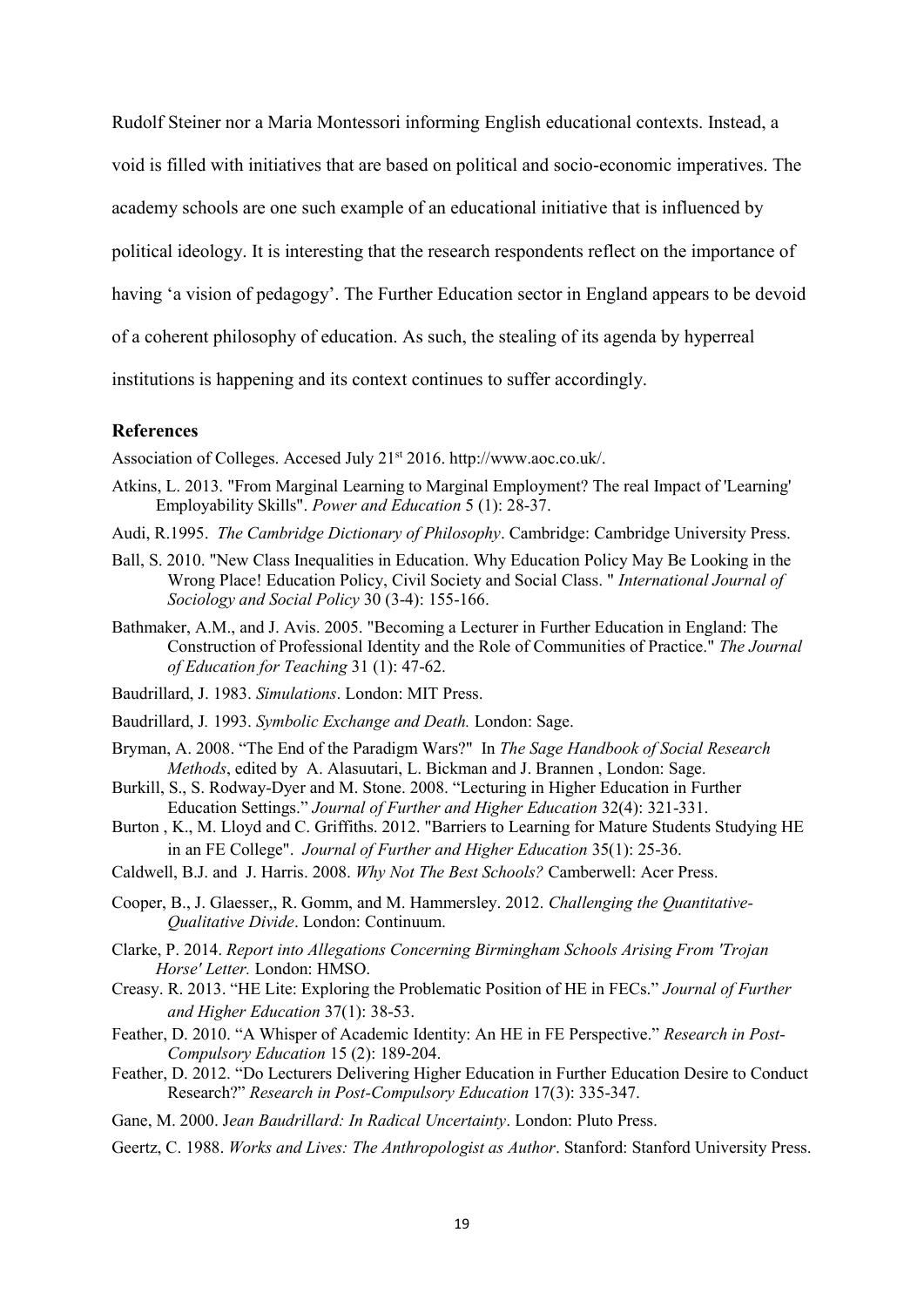- Greary, T. and J. Scott. 2014. C*onflicts of Interest in Academy Sponsorship Arrangements. A Report for the Education Select Committee.* London: Institute of Education.
- Gunter, H. 2011. *Leadership and the Reform of Education.* Bristol: Policy Press.
- Glatter, R. 2012. "Persistent Preoccupations: The Rise and Rise of School Accountability in England." *Educational Management Administration and Leadership* 40 (5): 559-575.
- Glatter, R. 2013. Academy Schools: A Flawed System That Cannot Be Sustained. Accessed  $21<sup>st</sup>$  July 2016. https://www.theguardian.com/teacher-network/teacher-blog/2013/jan/24/academyschool-system-heading-rocks.
- Harwood J. and D. Harwood. 2004. "Higher Education in Further Education: Delivering Higher Education in a Further Education Context: A Study of Five South West Colleges." *Journal of Further and Higher Education* 28 (2): 153-164.
- Hatcher, R. 2011. "Local Government Against Local Democracy: A Case Study." In *The State and Education Policy: The Academy Programme,* edited by H. Gunter, 39-52, London: Bloomsbury.
- Hayes, D. 2007. *A Lecturer's Guide to Further Education: Inside the 'Cinderella Sector'*. Milton Keynes: Open University Press.
- Ingleby, E. 2014. "Developing Reflective Practice Or Judging Teaching Performance? The Implications For Mentor Training." *Research In Post-Compulsory Education* 19 (1): 18-33.
- Ingleby, E. 2015a. "The Impact of Changing Policies About Technology on the Professional Development Needs of Early Years Educators in England." *Professional Development in Education* 41 (1): 144-158.
- Ingleby, E. 2015b. "The House That Jack Built: Neoliberalism, Teaching in Higher Education and the Moral Objections." *Teaching in Higher Education* 20 (5): 518–529.
- Ingleby, E. 2016. "Opening Address". Keynote presentation to the British Sociological Association Postgraduate Student Conference. Teesside University May 2016.
- Ingleby E. and C. Gibby. 2016. "Law and Ethics: Problematising the Role of the Foundation Degree and Paralegal Education in Engliah Post-Compulsory Education." R*esearch In Post-Compulsory Education* 21(1-2): 151-163.
- Lane, R.J. 2000. *Jean Baudrillard*. London: Routledge.
- Lucas, N. 2007. "Rethinking Initial Teacher Education for Further Education Teachers: From a Standards-Led to a Knowledge-Based Approach." *Teaching Education* 18 (2): 93-106.
- Machin, S. and K. Salvanes. 2010. *Valuing School Quality Via School Choice Reform*. London: Centre for the Economics of Education.
- Machin, S. and J. Vernoit. 2011. *Changing School Autonomy: Academy Schools and Their Introduction to England's Education.* London: Centre For The Economics of Education.
- McCrone, T., C. Southcott, N. George. 2011. *Governance Models in Schools: Local Government Education and Children's Services*. Slough: NFER.
- Morgan, D.L. 1988. *Focus Groups as Qualitative Research*. Beverly Hills, CA: Sage.
- Newby, P. 2010. *Research Methods for Education.* Harlow: Pearson Education.
- Schofield, C. and H. Dismore. 2010. "Predictors of Retention and Achievement of Higher Education Students Within a Further Education Context." *Journal of Further and Higher Education* 34 (2): 207-221.
- Silverman, D. 2005. "Instances or Sequences? Improving the State of the Art of Qualitative Research". *Forum: Qualitative Social Research* 6 (3), Art. 30. Accessed 5<sup>th</sup> October 2016. http://nbn-resolving.de/urn:nbn:de:0114-fqs0503301.
- Selwyn, N. 2011. "The Place of Technology in the Conservative-Liberal Democrat Education Agenda: an Ambition of Absence?" *Educational Review* 63 (4): 395-408.